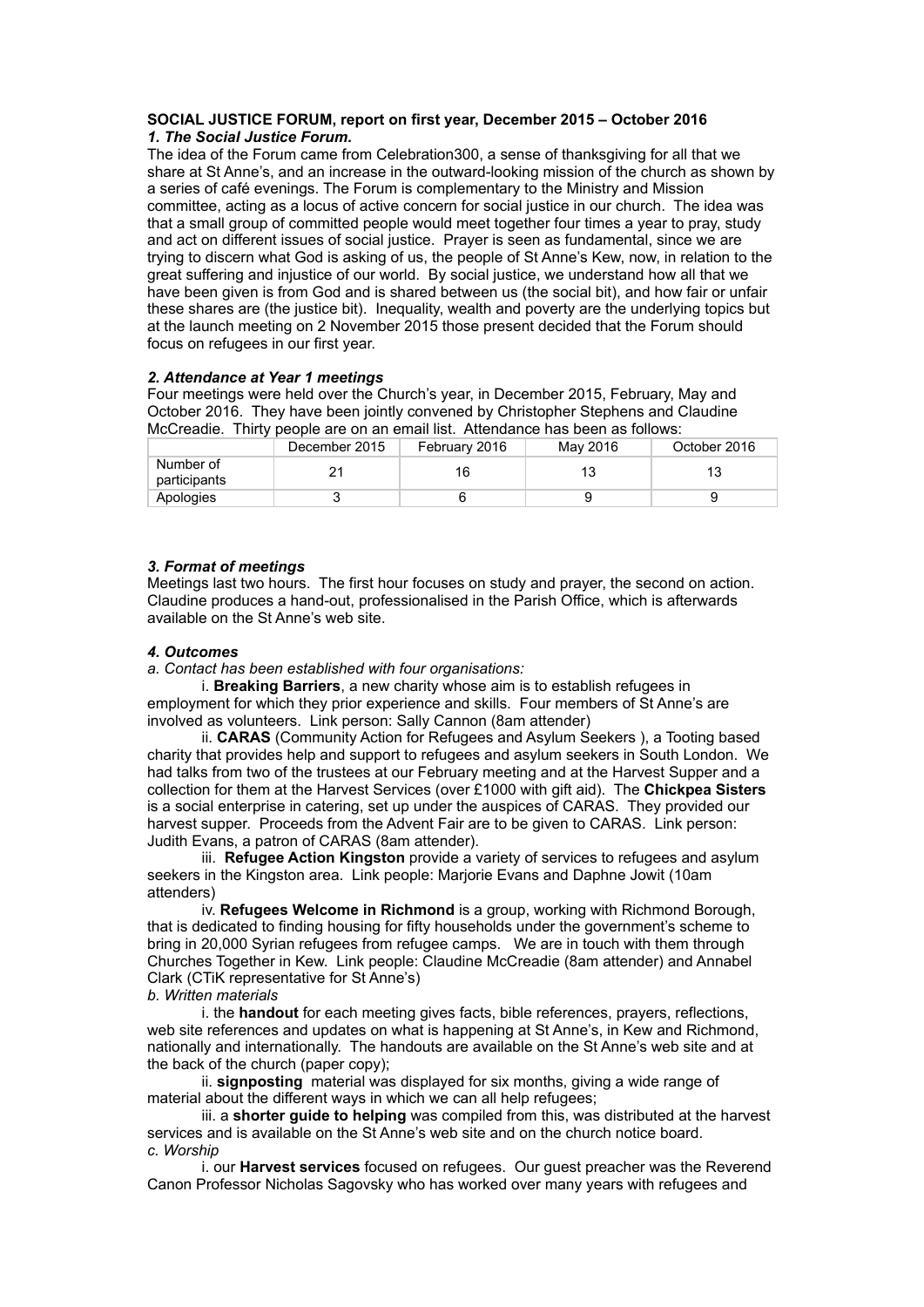asylum seekers. His sermon is on the St Anne's web site.

ii. **Prayer vigil** under the auspices of Churches Together in Kew, was held at St Anne's during Refugee Week, June 2016.

### *5. Views of those involved in Social Justice Forum*

We gave out a questionnaire at the October meeting and also asked for email responses. Eleven (excluding Claudine and Christopher) responded at the meeting and two by email.

| Meetings<br>attended | One | Two | Three | Four | No reply | Total |
|----------------------|-----|-----|-------|------|----------|-------|
| People<br>attending  |     | ∼   |       |      |          | 13    |

We asked whether people found various aspects of the meeting very helpful, or not so helpful. The numbers finding these aspects very helpful were as follows:

| Handout                 | ∽ | Web<br>sites |                 | Silent praver |  |
|-------------------------|---|--------------|-----------------|---------------|--|
| <b>Bible reflection</b> |   | J            | S talk<br>CARAS |               |  |

We also asked about people's involvement in activities:

| Harvest supper  | <b>Breaking Barriers</b>        |  |
|-----------------|---------------------------------|--|
| Harvest service | Refugees Welcome in<br>Richmond |  |

In a separate questionnaire, we asked eight members of the SJF for their views about the Harvest weekend. There were very positive comments, and here is a sample:

'What really worked well was sharing a meal with a refugee… this helped to recognise difference… but also find common ground'.

'Understanding serious matters can be combined with enjoyable occasions.'

'I was impressed how lively the evening was. There was a buzz right from the start. Everyone cheerfully ate the delicious food even though for some it was unfamiliar'.

'Now that we have hosted one event of this kind, we will be willing/able/enthusiastic to host others in future'

'We should reflect upon the experience and build upon the positive outcome… perhaps trying to ensure that future Harvest Suppers always try to engage with an outside group/charity

'Think about some other events like this that we could host, or co-host … in the kitchen we were just working together on a joint task – that was so rewarding'.

'The … sermon … on Christian response to refugees was thought provoking and was quite a rallying call to individual and collective action'

'Inspiring and informative, focusing our minds on our Christian responsibilities'.

In the questionnaire, we also asked for comments on what respondents would like the Social Justice Forum (SJF) and St Anne's Church to be doing about refugees in the coming year. There was a general view that both should continue to support refugees, particularly in respect of housing.

### *6. Plans for Year 2.*

### **i. Continue focus on refugees**

**ii. Meeting on 26 November 2016**. Draw up statement of commitment by St Anne's to the support of refugees, leading to adoption and publication.

**iii. Meeting on 11 February 2017.** Talk by John Manuell (8am attender) about his work as a Senior Immigration judge.

**iv. Meeting on 21 May 2017.** Led prayer in the Church around social justice and refugees. Leader: Sister Sue, Community of Saint Francis (Anglican Franciscans)

**v. Meeting in October.** Date and focus to be decided.

### **vi. Regular hand-outs on lines of Year 1**

**vii. Ongoing contact with** Breaking Barriers, through volunteering; with CARAS, through occasional mutual get togethers; with Refugee Action Kingston, through volunteering; with Refugees Welcome in Richmond, through on-going contact.

**viii. Advocacy and planning** for a comparable Harvest weekend.

**ix. Event marking Refugee Week June 2017.** 

**x. Regular feedback to M & M and on church notice board and on the St Anne's web site.**